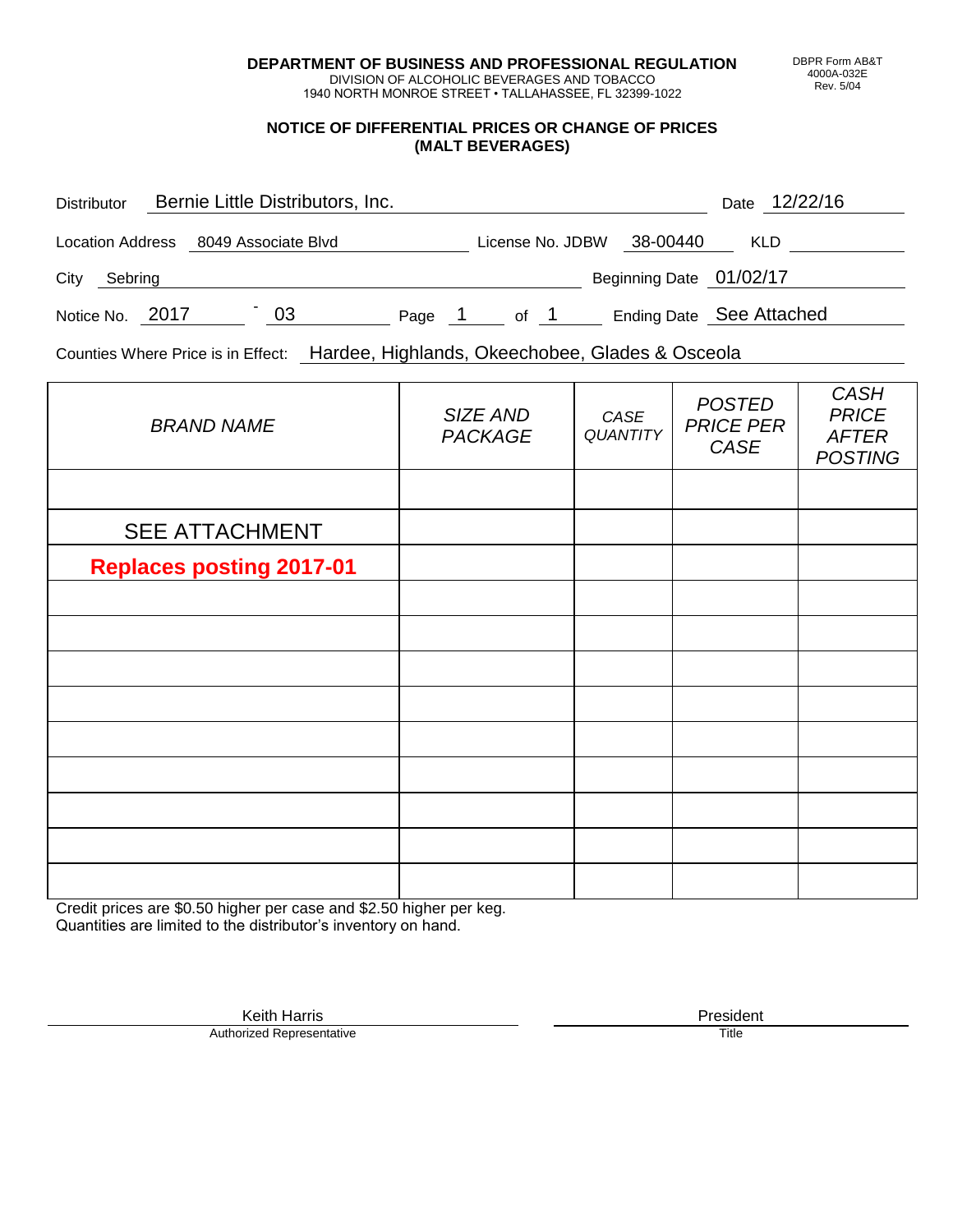## **Bernie Little Distributors, Inc. Price Promotions - 1st Quarter 2017 Replaces posting 2017-01 Sebring - Hardee, Highlands, Okeechobee, Glades & Osceola**

|                                                                 |                         |              |             | Posted  | Frontline |          |          |         |
|-----------------------------------------------------------------|-------------------------|--------------|-------------|---------|-----------|----------|----------|---------|
| <b>Brands</b>                                                   | Package                 | <b>Start</b> | <b>Stop</b> | Price   | Price     | Qty      | Premise  | Comment |
| Bud, Bud Lt                                                     | 24/8oz Can              | 01/02/17     | 02/11/17    | \$12.30 | \$13.25   | $5-19$   | Off      |         |
| Bud, Bud Lt                                                     | 24/8oz Can              | 01/02/17     | 02/11/17    | \$11.40 | \$13.25   | $20+$    | Off      |         |
| Bud & Bud Lt                                                    | 24/8oz Can 2/12         | 01/02/17     | 02/11/17    | \$13.10 | \$13.60   | $5-19$   | Off      |         |
| Bud & Bud Lt                                                    | 24/8oz Can 2/12         | 01/02/17     | 02/11/17    | \$12.20 | \$13.60   | $20+$    | Off      |         |
|                                                                 |                         |              |             |         |           |          |          |         |
| Michelob Ultra                                                  | 24/8oz Can 2/12         | 01/02/17     | 02/11/17    | \$13.50 | \$14.45   | $5-19$   | Off      |         |
| Michelob Ultra                                                  | 24/8oz Can 2/12         | 01/02/17     | 02/11/17    | \$12.20 | \$14.45   | $20+$    | Off      |         |
|                                                                 |                         |              |             |         |           |          |          |         |
| Michelob Ultra                                                  | 24/8oz Can              | 01/02/17     | 02/11/17    | \$12.70 | \$14.35   | $5-19$   | Off      |         |
| Michelob Ultra                                                  | 24/8oz Can              | 01/02/17     | 02/11/17    | \$11.40 | \$14.35   | $20+$    | Off      |         |
| Brands & Packages above may be mixed and matched to achieve qty |                         |              |             |         |           |          |          |         |
| Bud, Bud Lt                                                     | 24/8oz Can              | 02/13/17     | 03/04/17    | \$12.30 | \$13.25   | $5-19$   | Off      |         |
| Bud, Bud Lt                                                     | 24/8oz Can              | 02/13/17     | 03/04/17    | \$11.40 | \$13.25   | $20+$    | Off      |         |
|                                                                 |                         |              |             |         |           |          |          |         |
| Bud & Bud Lt                                                    | 24/8oz Can 2/12         | 02/13/17     | 03/04/17    | \$13.10 | \$13.60   | $5 - 19$ | Off      |         |
| Bud & Bud Lt                                                    | 24/8oz Can 2/12         | 02/13/17     | 03/04/17    | \$12.20 | \$13.60   | $20+$    | Off      |         |
|                                                                 |                         |              |             |         |           |          |          |         |
| Michelob Ultra                                                  | 24/8oz Can 2/12         | 02/13/17     | 03/04/17    | \$13.50 | \$14.45   | $5-9$    | Off      |         |
| Michelob Ultra                                                  | 24/8oz Can 2/12         | 02/13/17     | 03/04/17    | \$11.70 | \$14.45   | $10+$    | Off      |         |
| Michelob Ultra                                                  | 24/8oz Can              | 02/13/17     | 03/04/17    | \$12.70 | \$14.35   | $5-19$   | Off      |         |
| Michelob Ultra                                                  | 24/8oz Can              | 02/13/17     | 03/04/17    | \$11.40 | \$14.35   | $20+$    | Off      |         |
| Brands & Packages above may be mixed and matched to achieve qty |                         |              |             |         |           |          |          |         |
|                                                                 |                         |              |             |         |           |          |          |         |
| Bud, Bud Lt                                                     | 24/8oz Can              | 03/06/17     | 03/11/17    | \$12.30 | \$13.25   | $5-19$   | Off      |         |
| Bud, Bud Lt                                                     | 24/8oz Can              | 03/06/17     | 03/11/17    | \$11.40 | \$13.25   | $20+$    | Off      |         |
|                                                                 |                         |              |             |         |           |          |          |         |
| Bud & Bud Lt                                                    | 24/8oz Can 2/12         | 03/06/17     | 03/11/17    | \$13.10 | \$13.60   | $5-9$    | Off      |         |
| Bud & Bud Lt                                                    | 24/8oz Can 2/12         | 03/06/17     | 03/11/17    | \$11.70 | \$13.60   | $10+$    | Off      |         |
| Michelob Ultra                                                  | 24/8oz Can 2/12         | 03/06/17     | 03/11/17    | \$13.50 | \$14.45   | $5-9$    | Off      |         |
| Michelob Ultra                                                  | 24/8oz Can 2/12         | 03/06/17     | 03/11/17    | \$11.70 | \$14.45   | $10+$    | Off      |         |
|                                                                 |                         |              |             |         |           |          |          |         |
| Michelob Ultra                                                  | 24/8oz Can              | 03/06/17     | 03/11/17    | \$12.70 | \$14.35   | $5-19$   | Off      |         |
| Michelob Ultra                                                  | 24/8oz Can              | 03/06/17     | 03/11/17    | \$11.40 | \$14.35   | $20+$    | Off      |         |
| Brands & Packages above may be mixed and matched to achieve qty |                         |              |             |         |           |          |          |         |
|                                                                 |                         |              |             |         |           |          |          |         |
| Bud, Bud Lt                                                     | 24/8oz Can              | 03/13/17     | 04/01/17    | \$12.30 | \$13.25   | $5-19$   | Off      |         |
| Bud, Bud Lt                                                     | 24/8oz Can              | 03/13/17     | 04/01/17    | \$11.40 | \$13.25   | $20+$    | Off      |         |
| Bud & Bud Lt                                                    | 24/8oz Can 2/12         | 03/13/17     | 04/01/17    | \$13.10 | \$13.60   | $5-9$    | Off      |         |
| Bud & Bud Lt                                                    | 24/8oz Can 2/12         | 03/13/17     | 04/01/17    | \$11.70 | \$13.60   | $10+$    | Off      |         |
|                                                                 |                         |              |             |         |           |          |          |         |
| Michelob Ultra                                                  | 24/8oz Can 2/12         | 03/13/17     | 04/01/17    | \$13.50 | \$14.45   | $5-19$   | Off      |         |
| Michelob Ultra                                                  | 24/8oz Can 2/12         | 03/13/17     | 04/01/17    | \$12.20 | \$14.45   | $20+$    | Off      |         |
|                                                                 |                         |              |             |         |           |          |          |         |
| Michelob Ultra                                                  | 24/8oz Can              | 03/13/17     | 04/01/17    | \$12.70 | \$14.35   | $5-19$   | Off      |         |
| Michelob Ultra                                                  | 24/8oz Can              | 03/13/17     | 04/01/17    | \$11.40 | \$14.35   | $20+$    | Off      |         |
| Brands & Packages above may be mixed and matched to achieve qty |                         |              |             |         |           |          |          |         |
| Bud, Bud Lt, Select, Select 55                                  | 24/12oz Can/LNR 4/6     | 01/02/17     | 04/01/17    | \$21.60 | \$23.80   | $10+$    | Off      |         |
| Mich, Mich Lt, AmberBock, Ultra, Ultra Lime, Ultra              |                         |              |             |         |           |          |          |         |
| Ambei                                                           | 24/12oz LNNR 4/6        | 01/02/17     | 04/01/17    | \$21.60 | \$24.55   | $10+$    | Off      |         |
| Brands & Packages above may be mixed and matched to achieve qty |                         |              |             |         |           |          |          |         |
|                                                                 |                         |              |             |         |           |          |          |         |
| Bud, Bud Lt                                                     | 24/16oz Can 6/4         | 01/02/17     | 04/01/17    | \$22.65 | \$25.65   | $5+$     | On & Off |         |
| Brands & Packages above may be mixed and matched to achieve qty |                         |              |             |         |           |          |          |         |
|                                                                 |                         |              |             |         |           |          |          |         |
| Bud, Bud Lt                                                     | 24/16oz Can             | 01/02/17     | 04/01/17    | \$20.90 | \$27.60   | $30+$    | Off      |         |
| Brands & Packages above may be mixed and matched to achieve gty |                         |              |             |         |           |          |          |         |
|                                                                 |                         |              |             |         |           |          |          |         |
| Bud, Bud Lt, Select & Select 55                                 | 18pk/12oz Can & LNNR    | 01/02/17     | 04/01/17    | \$14.80 | \$16.90   | $20+$    | Off      |         |
| Brands & Packages above may be mixed and matched to achieve qty |                         |              |             |         |           |          |          |         |
|                                                                 |                         |              |             |         |           |          |          |         |
| Bud, Bud Lt, Select & Select 55                                 | 24/12oz LNNR 2/12       | 01/02/17     | 04/01/17    | \$21.55 | \$22.50   | $10+$    | On       |         |
| Brands & Packages above may be mixed and matched to achieve qty |                         |              |             |         |           |          |          |         |
|                                                                 |                         |              |             |         |           |          |          |         |
| Bud, Bud Lt, Select & Select 55                                 | 24/12oz Can & LNNR 2/12 | 01/02/17     | 01/25/17    | \$21.55 | \$22.50   | $10+$    | Off      |         |
| Brands & Packages above may be mixed and matched to achieve qty |                         |              |             |         |           |          |          |         |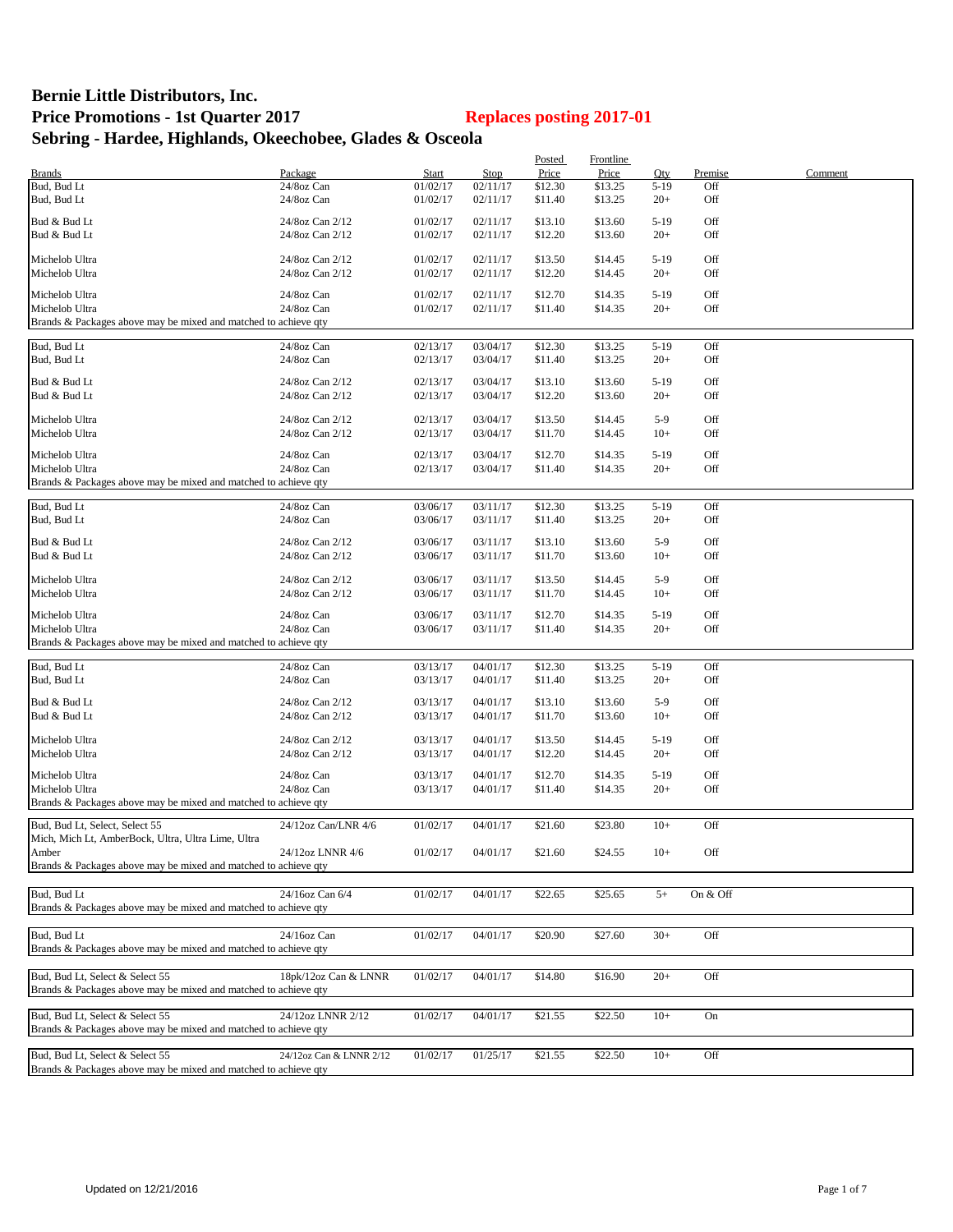|                                                                                                                    |                                                    |                      |                      | Posted             | <b>Frontline</b>   |                |            |         |
|--------------------------------------------------------------------------------------------------------------------|----------------------------------------------------|----------------------|----------------------|--------------------|--------------------|----------------|------------|---------|
| <b>Brands</b>                                                                                                      | Package                                            | <b>Start</b>         | Stop                 | Price              | Price              | Qty            | Premise    | Comment |
| Bud, Bud Lt, Select & Select 55<br>Bud, Bud Lt, Select & Select 55                                                 | 24/12oz Can & LNNR 2/12<br>24/12oz Can & LNNR 2/12 | 01/26/17<br>01/26/17 | 02/04/17<br>02/04/17 | \$21.55<br>\$17.80 | \$22.50<br>\$22.50 | 10-49<br>$50+$ | Off<br>Off |         |
| BL Lime, Platinum & Bud Black Crown                                                                                | 24/12oz Can & LNNR 2/12                            | 01/26/17             | 02/04/17             | \$23.15            | \$24.10            | 1-49           | Off        |         |
| BL Lime. Platinum & Bud Black Crown<br>Brands & Packages above may be mixed and matched to achieve qty             | 24/12oz Can & LNNR 2/12                            | 01/26/17             | 02/04/17             | \$17.80            | \$24.10            | $50+$          | Off        |         |
|                                                                                                                    |                                                    |                      |                      |                    |                    |                |            |         |
| Bud, Bud Lt, Select & Select 55<br>Brands & Packages above may be mixed and matched to achieve qty                 | 24/12oz Can & LNNR 2/12                            | 02/06/17             | 04/01/17             | \$21.55            | \$22.50            | $10+$          | Off        |         |
| Bud, Bud Lt, Select & Select 55                                                                                    | 24/12oz Can                                        | 01/02/17             | 04/01/17             | \$20.75            | \$22.60            | 10-44          | Off        |         |
| Bud, Bud Lt, Select & Select 55                                                                                    | $24/12$ oz Can                                     | 01/02/17             | 04/01/17             | \$19.75            | \$22.60            | $45+$          | Off        |         |
| Bud, Bud Lt,                                                                                                       | 24/12oz LNNR                                       | 01/02/17             | 04/01/17             | \$20.75            | \$22.60            | 10-44          | Off        |         |
| Bud, Bud Lt,                                                                                                       | 24/12oz LNNR                                       | 01/02/17             | 04/01/17             | \$19.75            | \$22.60            | $45+$          | Off        |         |
| <b>Bud Light Lime</b>                                                                                              | 24/12oz LNNR/Can                                   | 01/02/17             | 04/01/17             | \$22.20            | \$24.10            | 10-44          | Off        |         |
| <b>Bud Light Lime</b>                                                                                              | 24/12oz LNNR/Can                                   | 01/02/17             | 04/01/17             | \$19.75            | \$24.10            | $45+$          | Off        |         |
| Michelob Ultra<br>Michelob Ultra                                                                                   | 24/12oz Can & LNNR<br>24/12oz Can & LNNR           | 01/02/17<br>01/02/17 | 04/01/17<br>04/01/17 | \$22.20<br>\$20.70 | \$24.10<br>\$24.10 | 10-44<br>$45+$ | Off<br>Off |         |
| Brands & Packages above may be mixed and matched to achieve qty                                                    |                                                    |                      |                      |                    |                    |                |            |         |
| Bud, Bud Lt                                                                                                        | 3/8/16oz Can                                       | 01/02/17             | 01/28/17             | \$19.45            | \$25.20            | $25+$          | Off        |         |
| Michelob Ultra<br>Brands & Packages above may be mixed and matched to achieve qty                                  | 3/8/16oz Can                                       | 01/02/17             | 01/28/17             | \$19.45            | \$27.10            | $25+$          | Off        |         |
|                                                                                                                    |                                                    |                      |                      |                    |                    |                |            |         |
| Bud, Bud Lt<br>Brands & Packages above may be mixed and matched to achieve qty                                     | 24/16oz CALNR                                      | 01/02/17             | 04/01/17             | \$24.85            | \$28.50            | $98+$          | Off        |         |
| Bud, Bud Lt                                                                                                        | 20/16oz CALNR                                      | 01/02/17             | 02/04/17             | \$17.95            | \$23.00            | 33-131         | Off        |         |
| Bud, Bud Lt                                                                                                        | 20/16oz CALNR                                      | 01/02/17             | 02/04/17             | \$17.45            | \$23.00            | $132+$         | Off        |         |
| Bud, Bud Lt                                                                                                        | 20/16oz CALNR                                      | 02/06/17             | 04/01/17             | \$19.75            | \$23.00            | $1 - 32$       | Off        |         |
| Bud, Bud Lt<br>Brands & Packages above may be mixed and matched to achieve qty                                     | 20/16oz CALNR                                      | 02/06/17             | 04/01/17             | \$17.95            | \$23.00            | $33+$          | Off        |         |
|                                                                                                                    |                                                    |                      |                      |                    |                    |                |            |         |
| Bud, Bud Lt<br>Brands & Packages above may be mixed and matched to achieve qty                                     | 15/16oz ALNR/CALNR                                 | 01/02/17             | 04/01/17             | \$13.90            | \$17.25            | $15+$          | Off        |         |
| Bud, Bud Lt                                                                                                        | 15/16oz ALNR/CALNR                                 | 01/02/17             | 04/01/17             | \$13.80            | \$17.25            | $50+$          | On         |         |
| Brands & Packages above may be mixed and matched to achieve qty                                                    |                                                    |                      |                      |                    |                    |                |            |         |
| Bud, Bud Light, Select<br>Brands & Packages above may be mixed and matched to achieve qty                          | 24/16oz ALNR/CALNR                                 | 01/02/17             | 04/01/17             | \$21.55            | \$28.50            | $144+$         | On         |         |
| Oculto                                                                                                             | 24/12oz LNNR 2/12                                  | 01/02/17             | 04/01/17             | \$26.65            | \$29.90            | $20+$          | Off        |         |
|                                                                                                                    |                                                    |                      |                      |                    |                    |                |            |         |
| <b>BLL</b> Mix a Rita                                                                                              | 18/8oz Can Loose                                   | 01/02/17             | 04/01/17             | \$16.55            | \$18.05            | $5+$           | Off        |         |
| <b>BLL Mix a Rita</b>                                                                                              | 24/8oz Can Loose                                   | 01/02/17             | 04/01/17             | \$22.05            | \$24.10            | $5 - 62$       | Off        |         |
| <b>BLL Mix a Rita</b>                                                                                              | 24/8oz Can Loose                                   | 01/02/17             | 04/01/17             | \$21.05            | \$24.10            | $63+$          | Off        |         |
| BL Lime, Platinum, Black Crown, Mich Lt & Ultra                                                                    | 18/12oz LNNR/Cans                                  | 01/02/17             | 04/01/17             | \$16.95            | \$18.45            | $5 - 59$       | Off        |         |
| BL Lime, Platinum, Black Crown, Mich Lt & Ultra<br>Brands & Packages above may be mixed and matched to achieve qty | 18/12oz LNNR/Cans                                  | 01/02/17             | 04/01/17             | \$15.85            | \$18.45            | $60+$          | Off        |         |
|                                                                                                                    |                                                    |                      |                      |                    |                    |                |            |         |
| Best Damn Root Beer & Cherry Cola                                                                                  | 24/12oz LNNR 4/6                                   | 03/06/17             | 03/12/17             | \$19.20            | \$30.70            | $15+$          | Off        |         |
| <b>Land Shark</b>                                                                                                  | 24/12oz Cans/LNNR 2/12                             | 01/02/17             | 04/01/17             | \$22.15            | \$24.10            | 56-111         | Off        |         |
| Land Shark                                                                                                         | 24/12oz Cans/LNNR 2/12                             | 01/02/17             | 04/01/17             | \$20.35            | \$24.10            | $112+$         | Off        |         |
| Land Shark                                                                                                         | 24/12oz LNNR 4/6                                   | 01/02/17             | 04/01/17             | \$21.60            | \$24.55            | 10-111         | Off        |         |
| <b>Land Shark</b>                                                                                                  | 24/12oz LNNR 4/6                                   | 01/02/17             | 04/01/17             | \$20.25            | \$24.55            | $112+$         | Off        |         |
| Michelob Ultra                                                                                                     | 24/16oz CALNR                                      | 01/02/17             | 04/01/17             | \$35.85            | \$37.25            | $5+$           | On & Off   |         |
| Mich, Mic Lt, Ultra, Ultra Amber, Amberbock & Ultra                                                                |                                                    |                      |                      |                    |                    |                |            |         |
| Lime Cactus                                                                                                        | 24/12oz Can/LNNR 2/12                              | 01/02/17             | 04/01/17             | \$23.90            | \$24.85            | $5+$           | Off        |         |
| Michelob Ultra<br>Brands & Packages above may be mixed and matched to achieve qty                                  | 24/16oz CALNR 3/8                                  | 01/02/17             | 04/01/17             | \$35.85            | \$37.25            | $5+$           | Off        |         |
|                                                                                                                    |                                                    |                      |                      |                    |                    |                |            |         |
| BL Lime, Platinum, Black Crown & Landshark<br>BL Lime, Platinum & Landshark                                        | 24/12oz LNNR 2/12<br>24/12oz Cans 2/12             | 01/02/17<br>01/02/17 | 04/01/17<br>04/01/17 | \$20.45<br>\$20.45 | \$24.10<br>\$24.10 | $10+$<br>$10+$ | On<br>On   |         |
| Brands & Packages above may be mixed and matched to achieve qty                                                    |                                                    |                      |                      |                    |                    |                |            |         |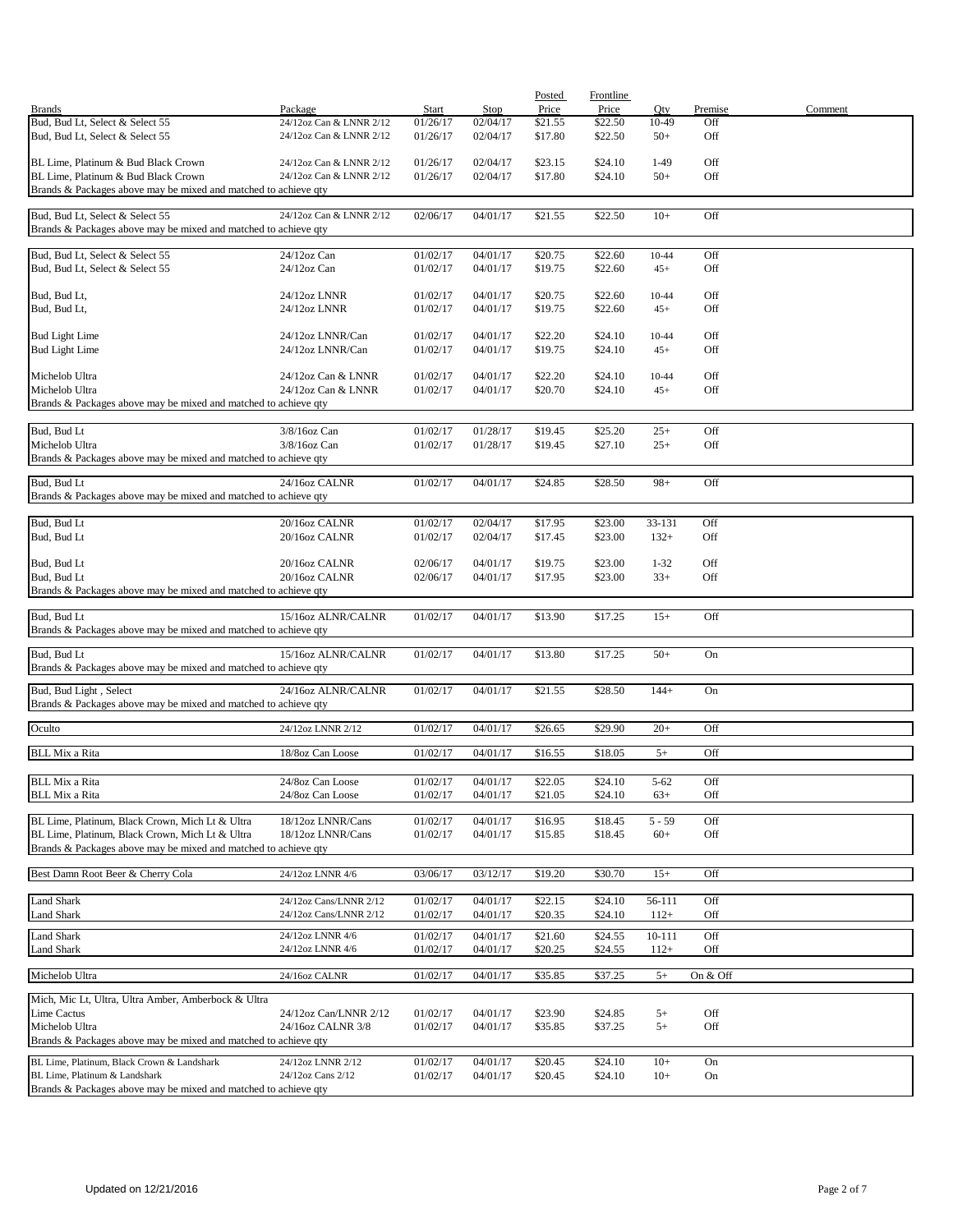|                                                                                                                    |                                       |                      |                      | Posted             | Frontline          |                   |            |         |
|--------------------------------------------------------------------------------------------------------------------|---------------------------------------|----------------------|----------------------|--------------------|--------------------|-------------------|------------|---------|
| <b>Brands</b>                                                                                                      | Package                               | Start                | Stop                 | Price              | Price              | Qty               | Premise    | Comment |
| BL Lime, Platinum & Black Crown                                                                                    | 24/12oz Cans/LNNR 2/12                | 01/02/17             | 01/25/17             | \$23.15            | \$24.10            | $1+$              | Off        |         |
| BLL Rita Family (Lime, Straw, Mango, Raz, Seasonal)                                                                | 24/8oz Can 2/12                       | 01/02/17             | 01/25/17             | \$23.15            | \$24.10            | $1-6$             | Off        |         |
| BLL Rita Family (Lime, Straw, Mango, Raz, Seasonal)                                                                | 24/8oz Can 2/12                       | 01/02/17             | 01/25/17             | \$21.30            | \$24.10            | $7+$              | Off        |         |
| Brands & Packages above may be mixed and matched to achieve qty                                                    |                                       |                      |                      |                    |                    |                   |            |         |
| BLL Rita Family (Lime, Straw, Mango, Raz, Seasonal)                                                                | 24/8oz Can 2/12                       | 01/26/17             | 02/04/17             | \$23.15            | \$24.10            | $1-6$             | Off        |         |
| BLL Rita Family (Lime, Straw, Mango, Raz, Seasonal)                                                                | 24/8oz Can 2/12                       | 01/26/17             | 02/04/17             | \$21.30            | \$24.10            | $7+$              | Off        |         |
| Brands & Packages above may be mixed and matched to achieve qty                                                    |                                       |                      |                      |                    |                    |                   |            |         |
| BL Lime, Platinum & Black Crown                                                                                    | 24/12oz Cans/LNNR 2/12                |                      |                      |                    |                    | $1+$              | Off        |         |
|                                                                                                                    |                                       | 02/06/17             | 04/01/17             | \$23.15            | \$24.10            |                   |            |         |
| BLL Rita Family (Lime, Straw, Mango, Raz, Seasonal)                                                                | 24/8oz Can 2/12                       | 02/06/17             | 04/01/17             | \$23.15            | \$24.10            | $1-6$             | Off        |         |
| BLL Rita Family (Lime, Straw, Mango, Raz, Seasonal)                                                                | 24/8oz Can 2/12                       | 02/06/17             | 04/01/17             | \$21.30            | \$24.10            | $7+$              | Off        |         |
| Brands & Packages above may be mixed and matched to achieve qty                                                    |                                       |                      |                      |                    |                    |                   |            |         |
|                                                                                                                    |                                       |                      |                      |                    |                    |                   |            |         |
| Busch, Busch Lt, Nat Lt, Nat Ice & Rolling Rock<br>Brands & Packages above may be mixed and matched to achieve qty | $24/12$ oz Can S/C                    | 01/02/17             | 01/14/17             | \$15.35            | \$17.00            | $15+$             | Off        |         |
|                                                                                                                    |                                       |                      |                      |                    |                    |                   |            |         |
| Natty Daddy                                                                                                        | 24/12oz Can S/C                       | 01/02/17             | 01/14/17             | \$14.35            | \$16.10            | $5+$              | Off        |         |
|                                                                                                                    |                                       |                      |                      |                    |                    |                   |            |         |
| Busch, Busch Lt, Nat Lt, Nat Ice & Rolling Rock                                                                    | 24/12oz Can S/C                       | 01/16/17             | 04/29/17             | \$15.35            | \$17.00            | 15-76             | Off        |         |
| Busch, Busch Lt, Nat Lt, Nat Ice & Rolling Rock                                                                    | $24/12$ oz Can S/C                    | 01/16/17             | 04/29/17             | \$13.80            | \$17.00            | $77+$             | Off        |         |
|                                                                                                                    |                                       |                      |                      |                    |                    |                   |            |         |
| Natty Daddy<br>Natty Daddy                                                                                         | $24/12$ oz Can S/C<br>24/12oz Can S/C | 01/16/17<br>01/16/17 | 04/29/17<br>04/29/17 | \$14.35<br>\$13.80 | \$16.10<br>\$16.10 | $5 - 76$<br>$77+$ | Off<br>Off |         |
| Brands & Packages above may be mixed and matched to achieve qty                                                    |                                       |                      |                      |                    |                    |                   |            |         |
|                                                                                                                    |                                       |                      |                      |                    |                    |                   |            |         |
| Busch, Busch Lt, Nat Lt, Nat Ice, Bud Ice, Rolling Rock                                                            |                                       |                      |                      |                    |                    |                   |            |         |
| & Busch Ice                                                                                                        | 18/12oz Cans/LNNR                     | 01/02/17             | 04/01/17             | \$9.35             | \$12.40            | $40+$             | Off        |         |
| Brands & Packages above may be mixed and matched to achieve qty                                                    |                                       |                      |                      |                    |                    |                   |            |         |
| Bud Ice, King Cobra, High Gravity, Natty Daddy &                                                                   |                                       |                      |                      |                    |                    |                   |            |         |
| <b>Rolling Rock</b>                                                                                                | 24/16oz Can 6/4                       | 01/02/17             | 04/01/17             | \$15.95            | \$19.55            | $5+$              | Off        |         |
| Brands & Packages above may be mixed and matched to achieve qty                                                    |                                       |                      |                      |                    |                    |                   |            |         |
|                                                                                                                    |                                       |                      |                      |                    |                    |                   |            |         |
| Shock Top & Shock Top Sampler                                                                                      | 24/12oz LNNR                          | 01/02/17             | 04/01/17             | \$19.70            | \$27.75            | $56+$             | Off        |         |
| Brands & Packages above may be mixed and matched to achieve qty                                                    |                                       |                      |                      |                    |                    |                   |            |         |
| Shock Top & Shock Top Lemon                                                                                        | $15/12$ oz Can                        | 01/02/17             | 04/01/17             | \$13.65            | \$15.25            | $50+$             | Off        |         |
| Brands & Packages above may be mixed and matched to achieve qty                                                    |                                       |                      |                      |                    |                    |                   |            |         |
|                                                                                                                    |                                       |                      |                      |                    |                    |                   |            |         |
| Shock Top & Shock Top Lemon                                                                                        | 30/12oz Can 2/15                      | 01/02/17             | 04/01/17             | \$25.70            | \$28.90            | $25+$             | Off        |         |
| Brands & Packages above may be mixed and matched to achieve qty                                                    |                                       |                      |                      |                    |                    |                   |            |         |
| Shock Top, Apple Wheat, Lemon, Pumpkin, Rasp, IPA, Winter                                                          |                                       |                      |                      |                    |                    |                   |            |         |
| Combo, Choc, Pretzel, Ginger                                                                                       | 24/12oz LNNR 4/6                      | 01/02/17             | 03/04/17             | \$26.10            | \$27.75            | $20 - 55$         | Off        |         |
| Shock Top, Apple Wheat, Lemon, Pumpkin, Rasp, IPA, Winter<br>Combo, Choc, Pretzel, Ginger                          | 24/12oz LNNR 4/6                      | 01/02/17             | 03/04/17             | \$25.10            | \$27.75            | 56-111            | Off        |         |
| Shock Top, Apple Wheat, Lemon, Pumpkin, Rasp, IPA, Winter                                                          |                                       |                      |                      |                    |                    |                   |            |         |
| Combo, Choc, Pretzel, Ginger                                                                                       | 24/12oz LNNR 4/6                      | 01/02/17             | 03/04/17             | \$24.10            | \$27.75            | $112+$            | Off        |         |
| Brands & Packages above may be mixed and matched to achieve qty                                                    |                                       |                      |                      |                    |                    |                   |            |         |
| Shock Top, Apple Wheat, Lemon, Pumpkin, Rasp, IPA, Winter                                                          |                                       |                      |                      |                    |                    |                   |            |         |
| Combo, Choc, Pretzel, Ginger                                                                                       | 24/12oz LNNR 4/6                      | 03/06/17             | 03/11/17             | \$19.20            | \$27.75            | $20+$             | Off        |         |
| Shock Top, Apple Wheat, Lemon, Pumpkin, Rasp, IPA, Winter                                                          |                                       |                      |                      |                    |                    |                   |            |         |
| Combo, Choc, Pretzel, Ginger                                                                                       | 24/12oz LNNR 4/6                      | 03/13/17             | 04/01/17             | \$26.10            | \$27.75            | $20 - 55$         | Off        |         |
| Shock Top, Apple Wheat, Lemon, Pumpkin, Rasp, IPA, Winter                                                          |                                       |                      |                      |                    |                    |                   |            |         |
| Combo, Choc, Pretzel, Ginger<br>Shock Top, Apple Wheat, Lemon, Pumpkin, Rasp, IPA, Winter                          | 24/12oz LNNR 4/6                      | 03/13/17             | 04/01/17             | \$25.10            | \$27.75            | 56-111            | Off        |         |
| Combo, Choc, Pretzel, Ginger                                                                                       | 24/12oz LNNR 4/6                      | 03/13/17             | 04/01/17             | \$24.10            | \$27.75            | $112+$            | Off        |         |
| Brands & Packages above may be mixed and matched to achieve qty                                                    |                                       |                      |                      |                    |                    |                   |            |         |
| Wild Blue & Redbridge                                                                                              | 24/12oz LNNR 4/6                      | 01/02/17             | 04/01/17             | \$28.65            | \$29.35            | $28+$             | Off        |         |
| Brands & Packages above may be mixed and matched to achieve qty                                                    |                                       |                      |                      |                    |                    |                   |            |         |
|                                                                                                                    |                                       |                      |                      |                    |                    |                   |            |         |
| Kirin Ichiban & Kirin Light                                                                                        | 24/12oz LNNR 4/6                      | 01/02/17             | 04/01/17             | \$23.50            | \$27.75            | $10+$             | Off        |         |
| Brands & Packages above may be mixed and matched to achieve qty                                                    |                                       |                      |                      |                    |                    |                   |            |         |
| Becks, Lt, Dark, Oktob, Sapphire, Becks NA, Bass & St                                                              |                                       |                      |                      |                    |                    |                   |            |         |
| Pauli Girl                                                                                                         | 24/12oz LNNR 4/6                      | 01/02/17             | 04/01/17             | \$22.05            | \$24.55            | 56-111            | Off        |         |
| Becks, Lt, Dark, Oktob, Sapphire, Becks NA, Bass & St                                                              |                                       |                      |                      |                    |                    |                   |            |         |
| Pauli Girl                                                                                                         | 24/12oz LNNR 4/6                      | 01/02/17             | 04/01/17             | \$19.80            | \$24.55            | $112+$            | Off        |         |
| Brands & Packages above may be mixed and matched to achieve qty                                                    |                                       |                      |                      |                    |                    |                   |            |         |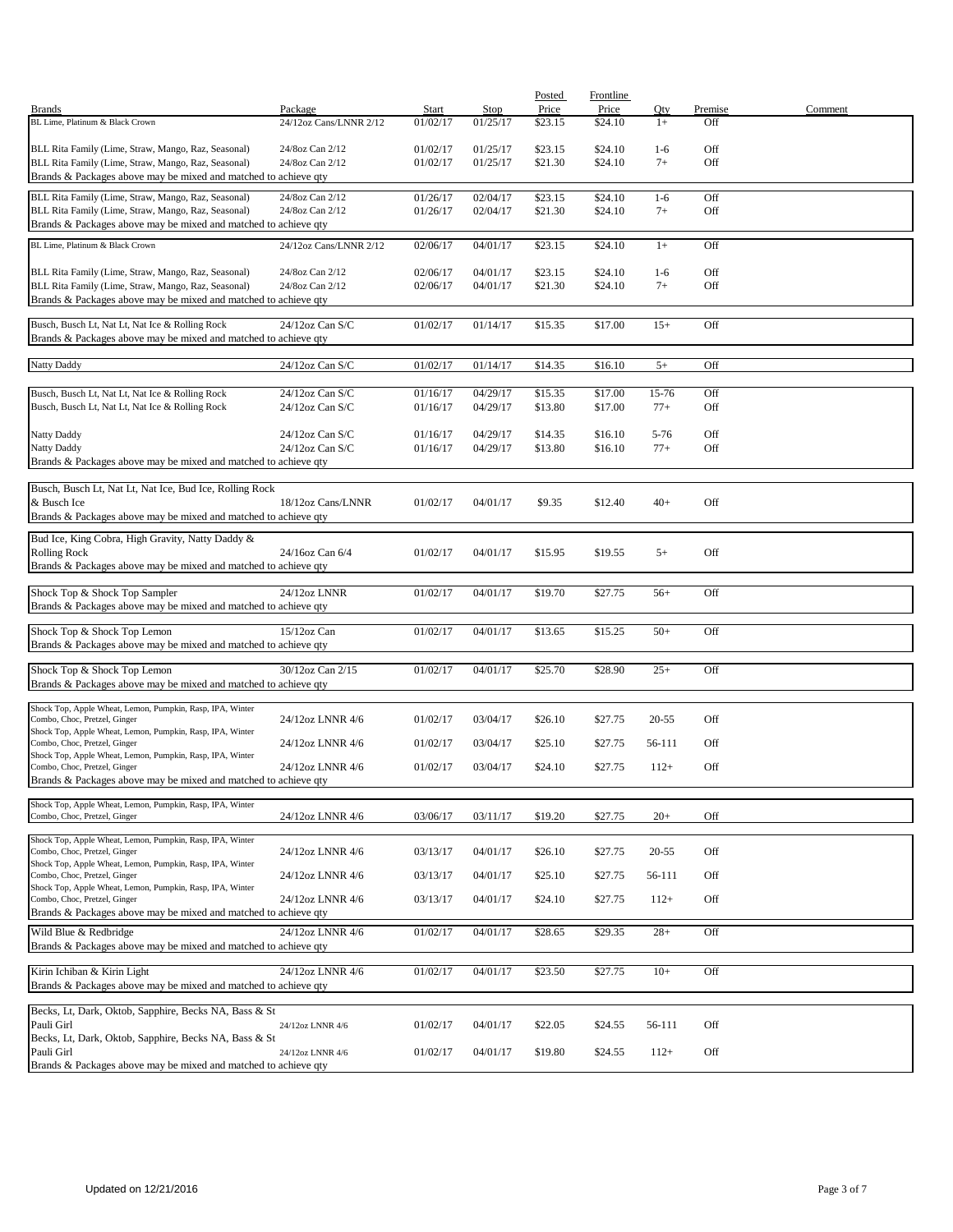| <b>Brands</b>                                                                                                                    | Package                            | Start                | Stop                 | Posted<br>Price    | Frontline<br>Price | Oty             | Premise    | Comment |
|----------------------------------------------------------------------------------------------------------------------------------|------------------------------------|----------------------|----------------------|--------------------|--------------------|-----------------|------------|---------|
| Becks, Light, Dark, Oktoberfest, Sapphire, St Pauli Girl                                                                         |                                    |                      |                      |                    |                    |                 |            |         |
| & Bass<br>Becks, Light, Dark, Oktoberfest, Sapphire, St Pauli Girl                                                               | 24/12oz LNNR/CAN 2/12              | 01/02/17             | 02/04/17             | \$20.35            | \$24.10            | 56-111          | Off        |         |
| & Bass                                                                                                                           | 24/12oz LNNR/CAN 2/12              | 01/02/17             | 02/04/17             | \$19.80            | \$24.10            | $112+$          | Off        |         |
| Becks, Light, Dark, Oktoberfest, Sapphire, St Pauli Girl                                                                         |                                    |                      |                      |                    |                    |                 |            |         |
| & Bass                                                                                                                           | 24/12oz LNNR/CAN 2/12              | 02/06/17             | 02/11/17             | \$19.20            | \$24.10            | $10+$           | Off        |         |
| Becks, Light, Dark, Oktoberfest, Sapphire, St Pauli Girl                                                                         |                                    |                      |                      |                    |                    |                 |            |         |
| & Bass                                                                                                                           | 24/12oz LNNR/CAN 2/12              | 02/13/17             | 03/04/17             | \$20.35            | \$24.10            | 56-111          | Off        |         |
| Becks, Light, Dark, Oktoberfest, Sapphire, St Pauli Girl<br>& Bass                                                               |                                    |                      |                      | \$19.80            |                    |                 | Off        |         |
|                                                                                                                                  | 24/12oz LNNR/CAN 2/12              | 02/13/17             | 03/04/17             |                    | \$24.10            | $112+$          |            |         |
| Becks, Light, Dark, Oktoberfest, Sapphire, St Pauli Girl<br>& Bass                                                               | 24/12oz LNNR/CAN 2/12              | 03/06/17             | 03/11/17             | \$19.20            | \$24.10            | $10+$           | Off        |         |
|                                                                                                                                  |                                    |                      |                      |                    |                    |                 |            |         |
| Becks, Light, Dark, Oktoberfest, Sapphire, St Pauli Girl<br>& Bass                                                               | 24/12oz LNNR/CAN 2/12              | 03/13/17             | 04/08/17             | \$20.35            | \$24.10            | 56-111          | Off        |         |
| Becks, Light, Dark, Oktoberfest, Sapphire, St Pauli Girl                                                                         |                                    |                      |                      |                    |                    |                 |            |         |
| & Bass<br>Brands & Packages above may be mixed and matched to achieve qty                                                        | 24/12oz LNNR/CAN 2/12              | 03/13/17             | 04/08/17             | \$19.80            | \$24.10            | $112+$          | Off        |         |
|                                                                                                                                  |                                    |                      |                      |                    |                    |                 |            |         |
| Beck's, Sapphire, Black Crown, BL Lime, Platinum,<br>Michelob Ultra & Landshark                                                  | 24/16oz CAN 6/4                    | 01/02/17             | 04/01/17             | \$25.75            | \$28.00            | $1 - 2$         | Off        |         |
| Beck's, Sapphire, Black Crown, BL Lime, Platinum,                                                                                |                                    |                      |                      |                    |                    |                 |            |         |
| Michelob Ultra & Landshark                                                                                                       | 24/16oz CAN 6/4                    | 01/02/17             | 04/01/17             | \$24.90            | \$28.00            | $3+$            | Off        |         |
| Shock Top, Apple, Lemon, Pumpkin, Shockolate &                                                                                   |                                    |                      |                      |                    |                    |                 |            |         |
| <b>Twisted Pretzel</b>                                                                                                           | 24/16oz CAN 6/4                    | 01/02/17             | 04/01/17             | \$29.80            | \$33.50            | $1 - 2$         | Off        |         |
| Shock Top, Apple, Lemon, Pumpkin, Shockolate &<br><b>Twisted Pretzel</b>                                                         | 24/16oz CAN 6/4                    | 01/02/17             | 04/01/17             | \$24.90            | \$33.50            | $3+$            | Off        |         |
|                                                                                                                                  |                                    |                      |                      |                    |                    |                 |            |         |
| Johnny Appleseed<br>Johnny Appleseed                                                                                             | 24/16oz CAN 6/4<br>24/16oz CAN 6/4 | 01/02/17<br>01/02/17 | 04/01/17<br>04/01/17 | \$29.80<br>\$24.90 | \$31.95<br>\$31.95 | $1 - 2$<br>$3+$ | Off<br>Off |         |
|                                                                                                                                  |                                    |                      |                      |                    |                    |                 |            |         |
| Goose 312, IPA, Green Line & Four Star Pilsner<br>Goose 312, IPA, Green Line & Four Star Pilsner                                 | 24/16oz CAN 6/4<br>24/16oz CAN 6/4 | 01/02/17<br>01/02/17 | 04/01/17<br>04/01/17 | \$29.80<br>\$24.90 | \$31.95<br>\$31.95 | $1 - 2$<br>$3+$ | Off<br>Off |         |
|                                                                                                                                  |                                    |                      |                      |                    |                    |                 |            |         |
| Bud Chelada, Bud Lt Chelada                                                                                                      | 24/16oz Can 6/4                    | 01/02/17             | 04/01/17             | \$29.80            | \$33.50            | $1+$            | Off        |         |
| Lime a Rita & Straw ber Rita Splash                                                                                              | 24/16oz CAN 4/6                    | 01/02/17             | 04/01/17             | \$29.80            | \$37.50            | $1+$            | Off        |         |
| BD Root Beer & Cherry Cola                                                                                                       | 24/16oz CAN 4/6                    | 01/02/17             | 04/01/17             | \$29.80            | \$37.50            | $1+$            | Off        |         |
|                                                                                                                                  |                                    |                      |                      |                    |                    |                 |            |         |
| BL Lime Rita Family & Oculto<br>Brands & Packages above may be mixed and matched to achieve qty                                  | 24/16oz CAN 6/4                    | 01/02/17             | 04/01/17             | \$29.80            | \$37.50            | $1+$            | Off        |         |
|                                                                                                                                  |                                    |                      |                      |                    |                    |                 |            |         |
| Boddington's Pub                                                                                                                 | 24/16oz CAN 6/4                    | 01/02/17             | 04/01/17             | \$39.15            | \$41.75            | $72+$           | Off        |         |
| BP Blueberry, Oktoberfest, Pumpkin, Summer, Winter, Spring,                                                                      |                                    |                      |                      |                    |                    |                 |            |         |
| Toasted Lager, Hoptical Illusion & Mosaic Session IPA                                                                            | 24/12oz LNNR 4/6                   | 01/02/17             | 01/28/17             | \$27.70            | \$30.90            | 25-55           | Off        |         |
| BP Blueberry, Oktoberfest, Pumpkin, Summer, Winter, Spring,                                                                      |                                    |                      |                      |                    |                    |                 |            |         |
| Toasted Lager, Hoptical Illusion & Mosaic Session IPA                                                                            | 24/12oz LNNR 4/6                   | 01/02/17             | 01/28/17             | \$26.70            | \$30.90            | $56+$           | Off        |         |
| Goose 312, 312 Pale Ale, Honkers, IPA, Winter, Summer, Harvest                                                                   |                                    |                      |                      |                    |                    |                 |            |         |
| Ale, Sixth Day, Endless IPA, Rambler IPA, Oktob, Preseason, 10                                                                   |                                    |                      |                      |                    |                    |                 |            |         |
| Hills Pale Ale, Four Star, Green Line & Appleseed                                                                                | 24/12oz LNNR/Can 4/6               | 01/02/17             | 01/28/17             | \$27.70            | \$30.90            | $25 - 55$       | Off        |         |
| Goose 312, 312 Pale Ale, Honkers, IPA, Winter, Summer, Harvest<br>Ale, Sixth Day, Endless IPA, Rambler IPA, Oktob, Preseason, 10 |                                    |                      |                      |                    |                    |                 |            |         |
| Hills Pale Ale, Four Star, Green Line & Appleseed                                                                                | 24/12oz LNNR/Can 4/6               | 01/02/17             | 01/28/17             | \$26.70            | \$30.90            | $56+$           | Off        |         |
| Brands & Packages above may be mixed and matched to achieve qty                                                                  |                                    |                      |                      |                    |                    |                 |            |         |
| BP Blueberry, Oktoberfest, Pumpkin, Summer, Winter, Spring,                                                                      |                                    |                      |                      |                    |                    |                 |            |         |
| Toasted Lager, Hoptical Illusion & Mosaic Session IPA                                                                            | 24/12oz LNNR 4/6                   | 01/30/17             | 02/15/17             | \$19.20            | \$30.90            | $10+$           | Off        |         |
|                                                                                                                                  |                                    |                      |                      |                    |                    |                 |            |         |
| Goose 312, 312 Pale Ale, Honkers, IPA, Winter, Summer, Harvest<br>Ale, Sixth Day, Endless IPA, Rambler IPA, Oktob, Preseason, 10 |                                    |                      |                      |                    |                    |                 |            |         |
| Hills Pale Ale, Four Star, Green Line & Appleseed                                                                                | 24/12oz LNNR/Can 4/6               | 01/30/17             | 02/15/17             | \$27.70            | \$30.90            | $25 - 55$       | Off        |         |
| Goose 312, 312 Pale Ale, Honkers, IPA, Winter, Summer, Harvest                                                                   |                                    |                      |                      |                    |                    |                 |            |         |
| Ale, Sixth Day, Endless IPA, Rambler IPA, Oktob, Preseason, 10<br>Hills Pale Ale, Four Star, Green Line & Appleseed              | 24/12oz LNNR/Can 4/6               | 01/30/17             | 02/15/17             | \$26.70            | \$30.90            | $56+$           | Off        |         |
| Brands & Packages above may be mixed and matched to achieve qty                                                                  |                                    |                      |                      |                    |                    |                 |            |         |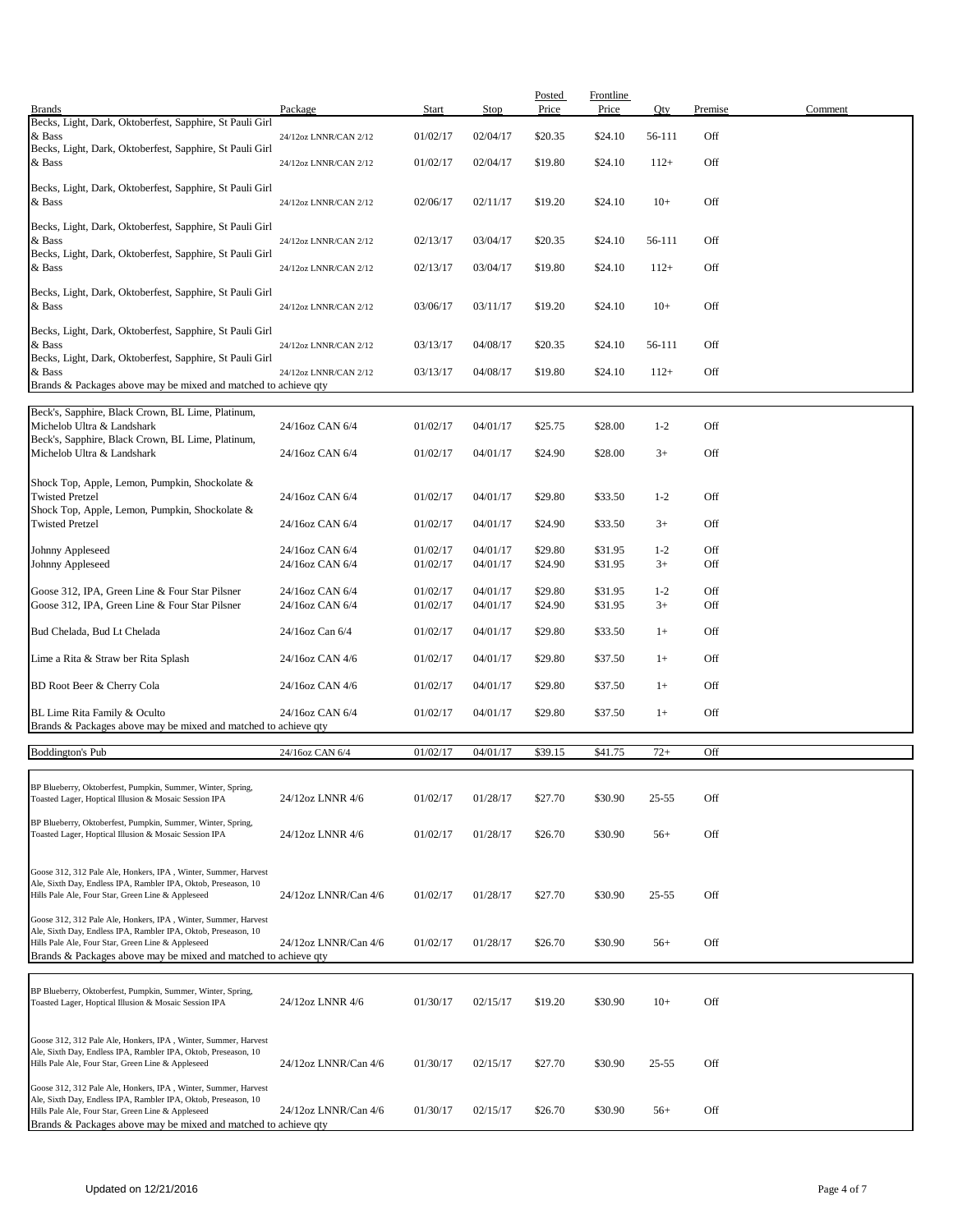| <b>Brands</b>                                                                                                                                                                                                                                            | Package                                         | Start                | Stop                 | Posted<br>Price    | Frontline<br>Price | Qty              | Premise    | Comment |
|----------------------------------------------------------------------------------------------------------------------------------------------------------------------------------------------------------------------------------------------------------|-------------------------------------------------|----------------------|----------------------|--------------------|--------------------|------------------|------------|---------|
|                                                                                                                                                                                                                                                          |                                                 |                      |                      |                    |                    |                  |            |         |
| BP Blueberry, Oktoberfest, Pumpkin, Summer, Winter, Spring,<br>Toasted Lager, Hoptical Illusion & Mosaic Session IPA                                                                                                                                     | 24/12oz LNNR 4/6                                | 02/16/17             | 03/11/17             | \$27.70            | \$30.90            | $25 - 55$        | Off        |         |
| BP Blueberry, Oktoberfest, Pumpkin, Summer, Winter, Spring,<br>Toasted Lager, Hoptical Illusion & Mosaic Session IPA                                                                                                                                     | 24/12oz LNNR 4/6                                | 02/16/17             | 03/11/17             | \$26.70            | \$30.90            | $56+$            | Off        |         |
| Goose 312, 312 Pale Ale, Honkers, IPA, Winter, Summer, Harvest<br>Ale, Sixth Day, Endless IPA, Rambler IPA, Oktob, Preseason, 10<br>Hills Pale Ale, Four Star, Green Line & Appleseed                                                                    | 24/12oz LNNR/Can 4/6                            | 02/16/17             | 03/11/17             | \$27.70            | \$30.90            | $25 - 55$        | Off        |         |
| Goose 312, 312 Pale Ale, Honkers, IPA, Winter, Summer, Harvest<br>Ale, Sixth Day, Endless IPA, Rambler IPA, Oktob, Preseason, 10<br>Hills Pale Ale, Four Star, Green Line & Appleseed<br>Brands & Packages above may be mixed and matched to achieve qty | 24/12oz LNNR/Can 4/6                            | 02/16/17             | 03/11/17             | \$26.70            | \$30.90            | $56+$            | Off        |         |
| BP Blueberry, Oktoberfest, Pumpkin, Summer, Winter, Spring,<br>Toasted Lager, Hoptical Illusion & Mosaic Session IPA                                                                                                                                     | 24/12oz LNNR 4/6                                | 03/13/17             | 03/19/17             | \$27.70            | \$30.90            | $25 - 55$        | Off        |         |
| BP Blueberry, Oktoberfest, Pumpkin, Summer, Winter, Spring,<br>Toasted Lager, Hoptical Illusion & Mosaic Session IPA                                                                                                                                     | 24/12oz LNNR 4/6                                | 03/13/17             | 03/19/17             | \$26.70            | \$30.90            | $56+$            | Off        |         |
| Goose 312, 312 Pale Ale, Honkers, IPA, Winter, Summer, Harvest<br>Ale, Sixth Day, Endless IPA, Rambler IPA, Oktob, Preseason, 10<br>Hills Pale Ale, Four Star, Green Line & Appleseed<br>Brands & Packages above may be mixed and matched to achieve qty | 24/12oz LNNR/Can 4/6                            | 03/13/17             | 03/19/17             | \$19.20            | \$30.90            | $10+$            | Off        |         |
| BP Blueberry, Oktoberfest, Pumpkin, Summer, Winter, Spring,<br>Toasted Lager, Hoptical Illusion & Mosaic Session IPA                                                                                                                                     | 24/12oz LNNR 4/6                                | 03/20/17             | 07/01/17             | \$27.70            | \$30.90            | $25 - 55$        | Off        |         |
| BP Blueberry, Oktoberfest, Pumpkin, Summer, Winter, Spring,<br>Toasted Lager, Hoptical Illusion & Mosaic Session IPA                                                                                                                                     | 24/12oz LNNR 4/6                                | 03/20/17             | 07/01/17             | \$26.70            | \$30.90            | $56+$            | Off        |         |
| Goose 312, 312 Pale Ale, Honkers, IPA, Winter, Summer, Harvest<br>Ale, Sixth Day, Endless IPA, Rambler IPA, Oktob, Preseason, 10<br>Hills Pale Ale, Four Star, Green Line & Appleseed                                                                    | 24/12oz LNNR/Can 4/6                            | 03/20/17             | 07/01/17             | \$27.70            | \$30.90            | $25 - 55$        | Off        |         |
| Goose 312, 312 Pale Ale, Honkers, IPA, Winter, Summer, Harvest<br>Ale, Sixth Day, Endless IPA, Rambler IPA, Oktob, Preseason, 10<br>Hills Pale Ale, Four Star, Green Line & Appleseed<br>Brands & Packages above may be mixed and matched to achieve qty | 24/12oz LNNR/Can 4/6                            | 03/20/17             | 07/01/17             | \$26.70            | \$30.90            | $56+$            | Off        |         |
| Shock Top, Wheat IPA, Lemon, Pumpkin, Variety, Apple, Winter,                                                                                                                                                                                            |                                                 |                      |                      |                    |                    |                  |            |         |
| Honey Bourbon, Choc, Pretzel & Ginger<br>Shock Top, Wheat IPA, Lemon, Pumpkin, Variety, Apple, Winter,                                                                                                                                                   | 24/12oz LNNR/Can 2/12                           | 01/02/17             | 04/01/17             | \$24.60            | \$27.75            | 14-55            | Off        |         |
| Honey Bourbon, Choc, Pretzel & Ginger                                                                                                                                                                                                                    | 24/12oz LNNR/Can 2/12                           | 01/02/17             | 04/01/17             | \$23.60            | \$27.75            | 56-111           | Off        |         |
| Shock Top, Wheat IPA, Lemon, Pumpkin, Variety, Apple, Winter,<br>Honey Bourbon, Choc, Pretzel & Ginger                                                                                                                                                   | 24/12oz LNNR/Can 2/12                           | 01/02/17             | 04/01/17             | \$22.60            | \$27.75            | $112+$           | Off        |         |
| Goose 312, 312 Pale, Honkers, IPA, Winter, Summer, Fall, Harvest<br>Ale, Endless IPA, Winter, Four Star, Green Line, Preseason &<br>Johnny Appleseed<br>Goose 312, 312 Pale, Honkers, IPA, Winter, Summer, Fall, Harvest                                 | 24/12oz LNNR/CN 2/12                            | 01/02/17             | 04/01/17             | \$26.25            | \$29.65            | 14-55            | Off        |         |
| Ale, Endless IPA, Winter, Four Star, Green Line, Preseason &<br>Johnny Appleseed                                                                                                                                                                         | 24/12oz LNNR/CN 2/12                            | 01/02/17             | 04/01/17             | \$25.25            | \$29.65            | $56+$            | Off        |         |
| Stella, Stella Cidre, Hoegaarden, Belgian Sampler                                                                                                                                                                                                        | 24/11.2oz LNNR/Can 2/12 &<br>20/14.9oz Can 2/12 | 01/02/17             | 04/01/17             | \$27.50            | \$33.30            | 14-199           | Off        |         |
| Stella, Stella Cidre, Hoegaarden, Belgian Sampler                                                                                                                                                                                                        | 24/11.2oz LNNR/Can 2/12 &<br>20/14.9oz Can 2/12 | 01/02/17             | 04/01/17             | \$26.50            | \$33.30            | $200+$           | Off        |         |
| Brands & Packages above may be mixed and matched to achieve qty                                                                                                                                                                                          |                                                 |                      |                      |                    |                    |                  |            |         |
| Goose Seasonal Sampler                                                                                                                                                                                                                                   | 24/12oz Can                                     | 01/02/17             | 04/01/17             | \$25.45            | \$28.85            | $14 - 55$        | Off        |         |
| Goose Seasonal Sampler                                                                                                                                                                                                                                   | 24/12oz Can                                     | 01/02/17             | 04/01/17             | \$24.45            | \$28.85            | $56+$            | Off        |         |
| Brands & Packages above may be mixed and matched to achieve qty                                                                                                                                                                                          |                                                 |                      |                      |                    |                    |                  |            |         |
| Goose Seasonal Sampler                                                                                                                                                                                                                                   | 24/12oz LNNR                                    | 01/02/17             | 04/01/17             | \$26.80            | \$28.85            | 10-55            | Off        |         |
| Goose Seasonal Sampler<br>Goose Seasonal Sampler                                                                                                                                                                                                         | 24/12oz LNNR<br>24/12oz LNNR                    | 01/02/17<br>01/02/17 | 04/01/17<br>04/01/17 | \$25.50<br>\$24.50 | \$28.85<br>\$28.85 | 56-111<br>$112+$ | Off<br>Off |         |
| Brands & Packages above may be mixed and matched to achieve qty                                                                                                                                                                                          |                                                 |                      |                      |                    |                    |                  |            |         |
| Stella Artois                                                                                                                                                                                                                                            | 20/9.6oz LNR                                    | 01/02/17             | 04/01/17             | \$19.90            | \$21.95            | $3+$             | Off        |         |
| Stella Artois, Cidre, Hoegaarden, Leffe Blonde/Brown                                                                                                                                                                                                     | 24/11.2oz LNNR/Can 4/6                          | 01/02/17             | 02/04/17             | \$26.75            | \$32.55            | 72-111           | Off        |         |
| Stella Artois, Cidre, Hoegaarden, Leffe Blonde/Brown                                                                                                                                                                                                     | 24/11.2oz LNNR/Can 4/6                          | 01/02/17             | 02/04/17             | \$25.75            | \$32.55            | $112+$           | Off        |         |
| Brands & Packages above may be mixed and matched to achieve qty                                                                                                                                                                                          |                                                 |                      |                      |                    |                    |                  |            |         |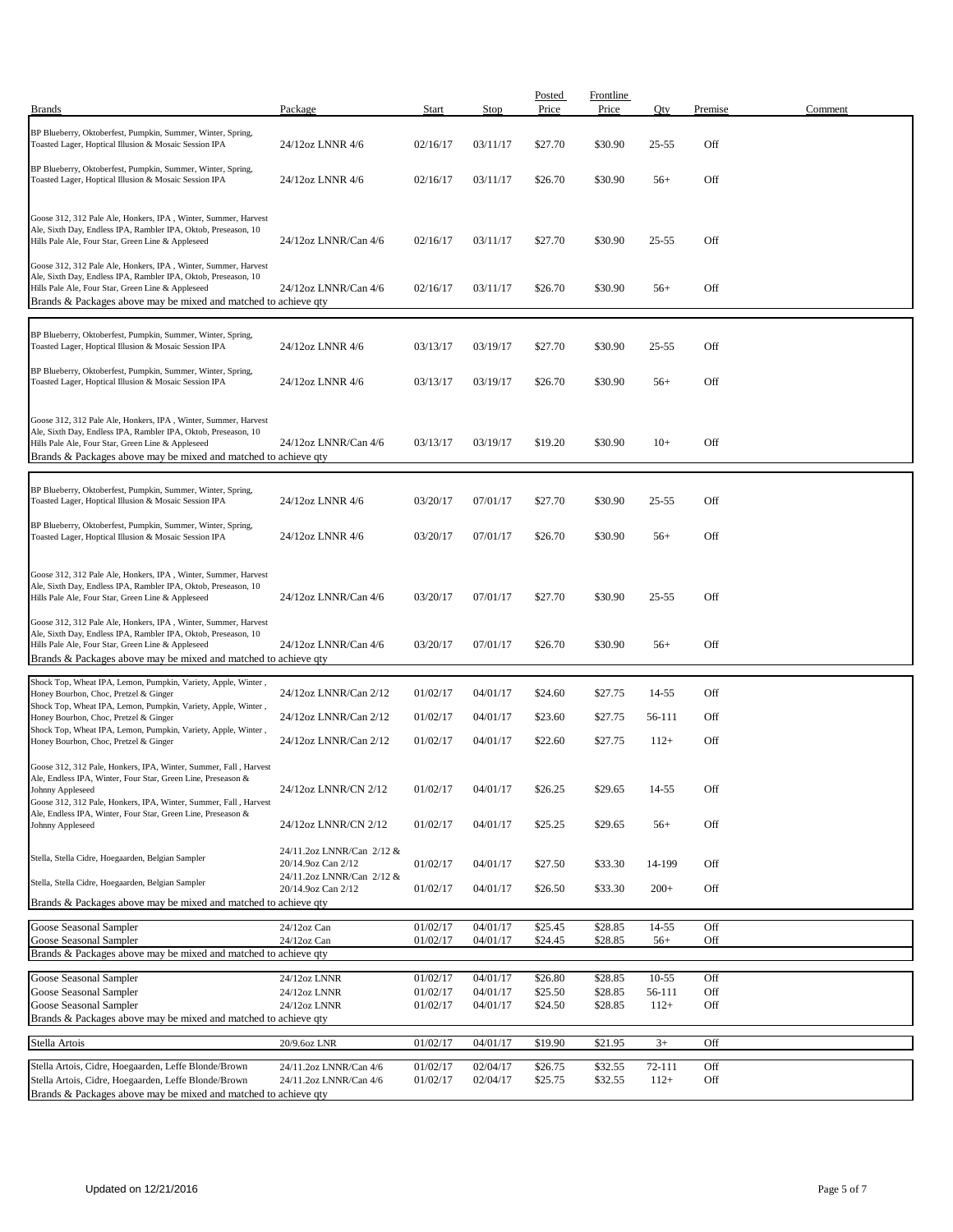|                                                                                                                                          | Package                | <b>Start</b> | Stop     | Posted<br>Price | Frontline<br>Price | Qty    | Premise  | Comment |
|------------------------------------------------------------------------------------------------------------------------------------------|------------------------|--------------|----------|-----------------|--------------------|--------|----------|---------|
| <b>Brands</b><br>Stella Artois, Cidre, Hoegaarden, Leffe Blonde/Brown                                                                    | 24/11.2oz LNNR/Can 4/6 | 02/06/17     | 02/11/17 | \$30.10         | \$32.55            | 15-71  | Off      |         |
| Stella Artois, Cidre, Hoegaarden, Leffe Blonde/Brown                                                                                     | 24/11.2oz LNNR/Can 4/6 | 02/06/17     | 02/11/17 | \$26.75         | \$32.55            | 72-111 | Off      |         |
| Stella Artois, Cidre, Hoegaarden, Leffe Blonde/Brown                                                                                     | 24/11.2oz LNNR/Can 4/6 | 02/06/17     | 02/11/17 | \$25.75         | \$32.55            | $112+$ | Off      |         |
| Brands & Packages above may be mixed and matched to achieve qty                                                                          |                        |              |          |                 |                    |        |          |         |
| Stella Artois, Cidre, Hoegaarden, Leffe Blonde/Brown                                                                                     | 24/11.2oz LNNR/Can 4/6 | 02/13/17     | 04/01/17 | \$26.75         | \$32.55            | 72-111 | Off      |         |
| Stella Artois, Cidre, Hoegaarden, Leffe Blonde/Brown                                                                                     | 24/11.2oz LNNR/Can 4/6 | 02/13/17     | 04/01/17 | \$25.75         | \$32.55            | $112+$ | Off      |         |
| Brands & Packages above may be mixed and matched to achieve qty                                                                          |                        |              |          |                 |                    |        |          |         |
| Kona Longboard, Fire Rock, Pipeline, Wailua Wheat, Koko Brown,<br>Castaway, Big Wave, Lemongrass & Lavaman                               | 24/12oz LNNR 4/6       | 01/02/17     | 01/21/17 | \$25.56         | \$28.76            | 15-24  | On & Off |         |
| Kona Longboard, Fire Rock, Pipeline, Wailua Wheat, Koko Brown,                                                                           |                        |              |          |                 |                    |        |          |         |
| Castaway, Big Wave, Lemongrass & Lavaman                                                                                                 | 24/12oz LNNR 4/6       | 01/02/17     | 01/21/17 | \$23.56         | \$28.76            | $25+$  | On & Off |         |
| Kona Longboard, Fire Rock, Pipeline, Wailua Wheat, Koko Brown,                                                                           |                        |              |          |                 |                    |        |          |         |
| Castaway, Big Wave, Lemongrass & Lavaman                                                                                                 | 24/12oz LNNR 4/6       | 02/27/17     | 04/01/17 | \$25.56         | \$28.76            | $15+$  | On & Off |         |
| Brands & Packages above may be mixed and matched to achieve qty                                                                          |                        |              |          |                 |                    |        |          |         |
| Kona Longboard, Castaway, Variety & Big Wave                                                                                             | 2/12/12 LNNR & Can     | 01/09/17     | 01/28/17 | \$23.98         | \$27.18            | $25+$  | On & Off |         |
| Brands & Packages above may be mixed and matched to achieve qty                                                                          |                        |              |          |                 |                    |        |          |         |
|                                                                                                                                          |                        |              |          |                 |                    |        |          |         |
| Redhook ESB, IPA, Pilsner, Audible & Seasonal                                                                                            | 24/12oz LNNR 4/6       | 01/30/17     | 02/25/17 | \$23.97         | \$27.17            | $15+$  | Off      |         |
| Brands & Packages above may be mixed and matched to achieve qty                                                                          |                        |              |          |                 |                    |        |          |         |
| Widmer Hefeweizen, Drop Top Amber Ale, Drifter Pale Ale, Rotator                                                                         |                        |              |          |                 |                    |        |          |         |
| IPA, Upheaval, Alchemy & BRRR<br>Brands & Packages above may be mixed and matched to achieve qty                                         | 24/12oz LNNR 4/6       | 01/30/17     | 02/25/17 | \$28.80         | \$32.00            | $15+$  | Off      |         |
|                                                                                                                                          |                        |              |          |                 |                    |        |          |         |
| Widmer Omission IPA, Lager & Pale Ale                                                                                                    | 24/12oz LNNR 4/6       | 01/30/17     | 04/29/17 | \$28.80         | \$32.00            | $25+$  | Off      |         |
| Brands & Packages above may be mixed and matched to achieve qty                                                                          |                        |              |          |                 |                    |        |          |         |
| SweetWater 420, IPA & Tacklebox                                                                                                          | 24/12oz LNNR/Can 2/12  | 1/2/17       | 12/30/17 | \$27.00         | \$29.15            | $5+$   | Off      |         |
| Brands & Packages above may be mixed and matched to achieve qty                                                                          |                        |              |          |                 |                    |        |          |         |
|                                                                                                                                          |                        |              |          |                 |                    |        |          |         |
| SweetWater 420, IPA<br>Brands & Packages above may be mixed and matched to achieve qty                                                   | 24/16oz Can 6/4        | 1/2/17       | 12/30/17 | \$28.50         | \$33.45            | $2+$   | Off      |         |
|                                                                                                                                          |                        |              |          |                 |                    |        |          |         |
| 3 Daughters Beach Blonde, Rod Bender, Stern Line, Blonde                                                                                 |                        |              |          |                 |                    |        |          |         |
| Coffee & Bimini Twist                                                                                                                    | 24/12oz Can 4/6        | 1/1/17       | 1/28/17  | \$26.95         | \$30.00            | $50+$  | Off      |         |
| 3 Daughters Beach Blonde, Rod Bender, Stern Line, Blonde                                                                                 |                        |              |          |                 |                    |        |          |         |
| Coffee & Bimini Twist                                                                                                                    | 24/12oz Can 4/6        | 1/30/17      | 2/25/17  | \$28.00         | \$30.00            | $3+$   | Off      |         |
| Brands & Packages above may be mixed and matched to achieve qty                                                                          |                        |              |          |                 |                    |        |          |         |
| Seagram's Variety                                                                                                                        | 24/12oz Can/LNR 2/12   | 01/02/17     | 03/31/17 | \$18.00         | \$18.90            | $10+$  | Off      |         |
| Brands & Packages above may be mixed and matched to achieve qty                                                                          |                        |              |          |                 |                    |        |          |         |
| Seagrams Family (Wild Berries, Strawberry Daiquiri, Peach Fuzzy Navel,                                                                   |                        |              |          |                 |                    |        |          |         |
| Classic Lime Margarita, Calypso Colada, Black Cherry Fizz, Bahama Mama,                                                                  |                        |              |          |                 |                    |        |          |         |
| Jamaican Me Happy, Lime Melonade, Pink Punch, Sangria, Mango, Mimosa,<br>Raspberry Lemonade, Watermelon Splash, Blackberry Breezer, Kiwi |                        |              |          |                 |                    |        |          |         |
| Strawberry, Aloha Tini, Apple Pomegranate, Orange Swirl & Pink Pineapple)                                                                | 24/12oz LNNR 6/4       | 01/02/17     | 03/31/17 | \$19.16         | \$23.94            | $10+$  | Off      |         |
| Brands & Packages above may be mixed and matched to achieve qty                                                                          |                        |              |          |                 |                    |        |          |         |
| Big Storm Arcus IPA, Helicity & Wavemaker                                                                                                | 4/6/12oz CAN           | 1/2/17       | 1/28/17  | \$28.00         | \$30.30            | $15+$  | Off      |         |
|                                                                                                                                          |                        |              |          |                 |                    |        |          |         |
| Big Storm Arcus IPA, Helicity & Wavemaker                                                                                                | 4/6/12oz CAN           | 2/20/17      | 3/25/17  | \$28.00         | \$30.30            | $15+$  | Off      |         |
| Big Storm Arcus IPA, Helicity & Wavemaker                                                                                                | 4/6/12oz CAN           | 4/17/17      | 5/13/17  | \$28.00         | \$30.30            | $15+$  | Off      |         |
|                                                                                                                                          |                        |              |          |                 |                    |        |          |         |
| Big Storm Arcus IPA, Helicity & Wavemaker                                                                                                | 4/6/12oz CAN           | 6/5/17       | 6/24/17  | \$28.00         | \$30.30            | $15+$  | Off      |         |
| Big Storm Arcus IPA, Helicity & Wavemaker                                                                                                | $4/6/12$ oz CAN        | 7/17/17      | 8/19/17  | \$28.00         | \$30.30            | $15+$  | Off      |         |
|                                                                                                                                          |                        |              |          |                 |                    |        |          |         |
| Big Storm Arcus IPA, Helicity & Wavemaker                                                                                                | 4/6/12oz CAN           | 9/11/17      | 10/14/17 | \$28.00         | \$30.30            | $15+$  | Off      |         |
|                                                                                                                                          |                        |              |          |                 |                    |        |          |         |
| Big Storm Arcus IPA, Helicity & Wavemaker<br>Brands & Packages above may be mixed and matched to achieve qty                             | $4/6/12$ oz CAN        | 11/6/17      | 12/9/17  | \$28.00         | \$30.30            | $15+$  | Off      |         |
|                                                                                                                                          |                        |              |          |                 |                    |        |          |         |
| Big Storm Dunder & Blixem                                                                                                                | 6/4/16oz CAN           | 10/30/17     | 12/30/17 | \$40.95         | \$44.95            | $3+$   | Off      |         |